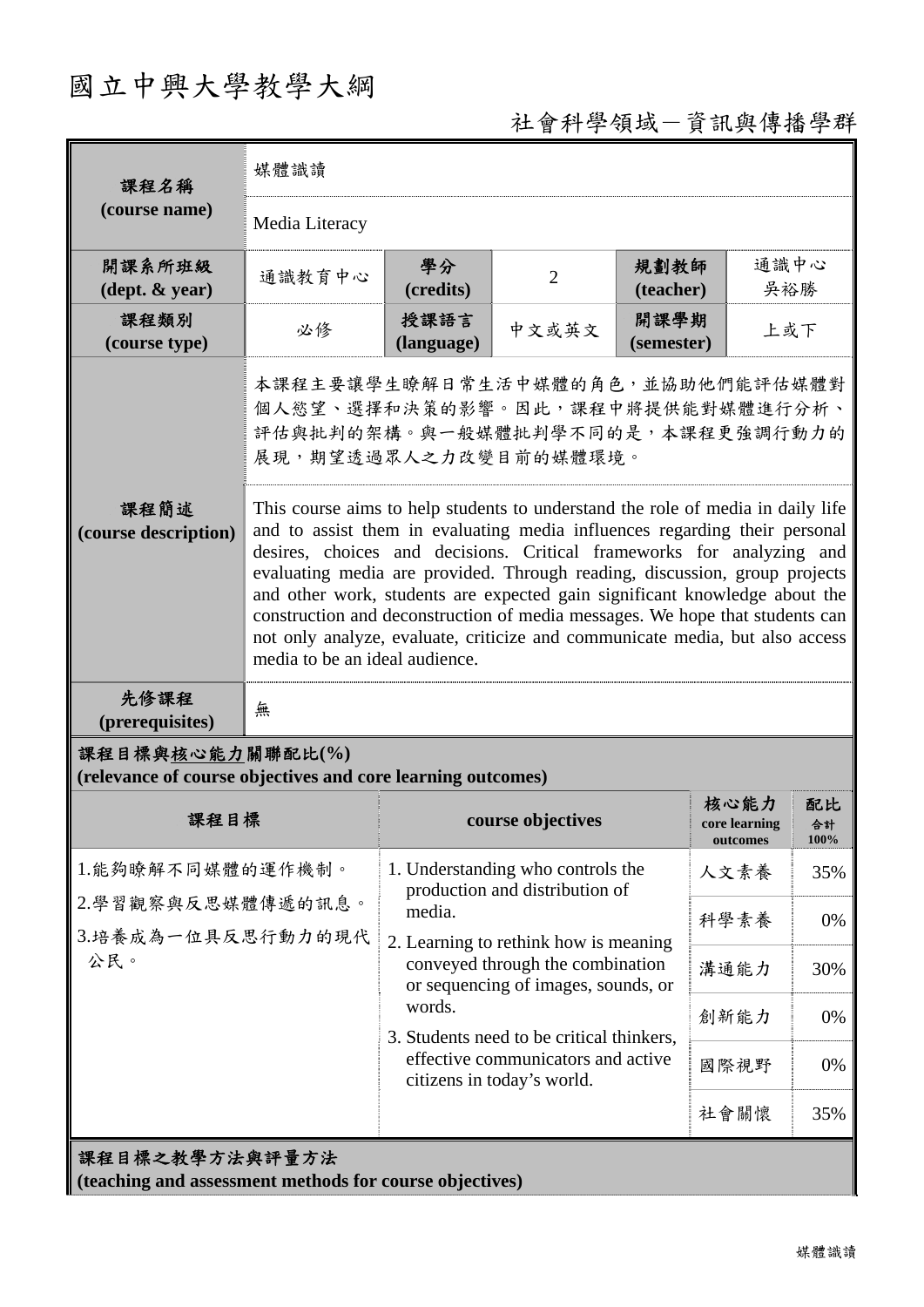| 教學方法 (teaching methods)                                       | 學習評量方式 (evaluation)                                                                                                                               |
|---------------------------------------------------------------|---------------------------------------------------------------------------------------------------------------------------------------------------|
| 1. 講述法:教師講授重要議題與相關理論。<br>2. 討論法:課堂討論、影片討論。<br>3. 合作學習:媒體行動展演。 | 1.紙筆測驗:測驗重要觀念,如置入性行銷、<br>刻板印象等。<br>2.書面、口頭報告、討論:每組可選擇一個單<br>元進行報告,需從目前媒體狀況裡找出相關<br>例證,說明這些問題的影響,並在課程中進<br>行討論。<br>3.實作:批判媒體後的行動展演,如監督、近<br>用、推廣等。 |

#### 授課內容(單元名稱與內容、習作 **/** 考試進度、備註) **(course content and homework / tests schedule)**

- 壹、單元名稱與內容
- 一、媒體識讀:新興的媒體課程 1.認識媒體發展史 2.提出媒體時代裡媒體識讀的重要性 3.媒體識讀是對自己生命的經營
- 二、新聞的產製與解讀:新聞的淪落與新希望 1.新聞作為社會的第四權的重要性 2.因政經與文化力成為「製造業」的新聞 3.公民媒體帶來新聞改革的可能性
- 三、廣告的陷阱:秒數的眼球競爭術 1.廣告使用的說服方式 2.廣告中的符號與迷思 3.廣告迷思與多元文化
- 四、電視劇與電影的秘密:粉絲 (fans) 的政經與文化意義 1.收視率的意義 2.電視劇與電影的製作公式 3.跨國與本土電影的本土與全球化比較
- 五、新媒體的誘惑:行動媒體的翻天覆地 1.新媒體與大眾媒體的差異 2.新媒體帶來的社會衝擊 3.與新媒體和平共處之道
- 六、媒體生活的行動展現:坐而言不如起而行 1.從概念到行動,由消極抵抗到積極參與 2.媒體有問題時的處理方式列舉 3.批判與行動兼具的公民意義
- 貳、習作 / 考試進度
- 一、習作:

1.每個小組觀察一個當代媒體所遭遇的問題,於課程中提出,與全班討論。 2.小組需提出媒體改進的行動方案,如監督、近用、推廣等,此方案須在期末之前完成。 ※監督:發現媒體有問題時,可用打電話、寫信告知媒體何處可改進;